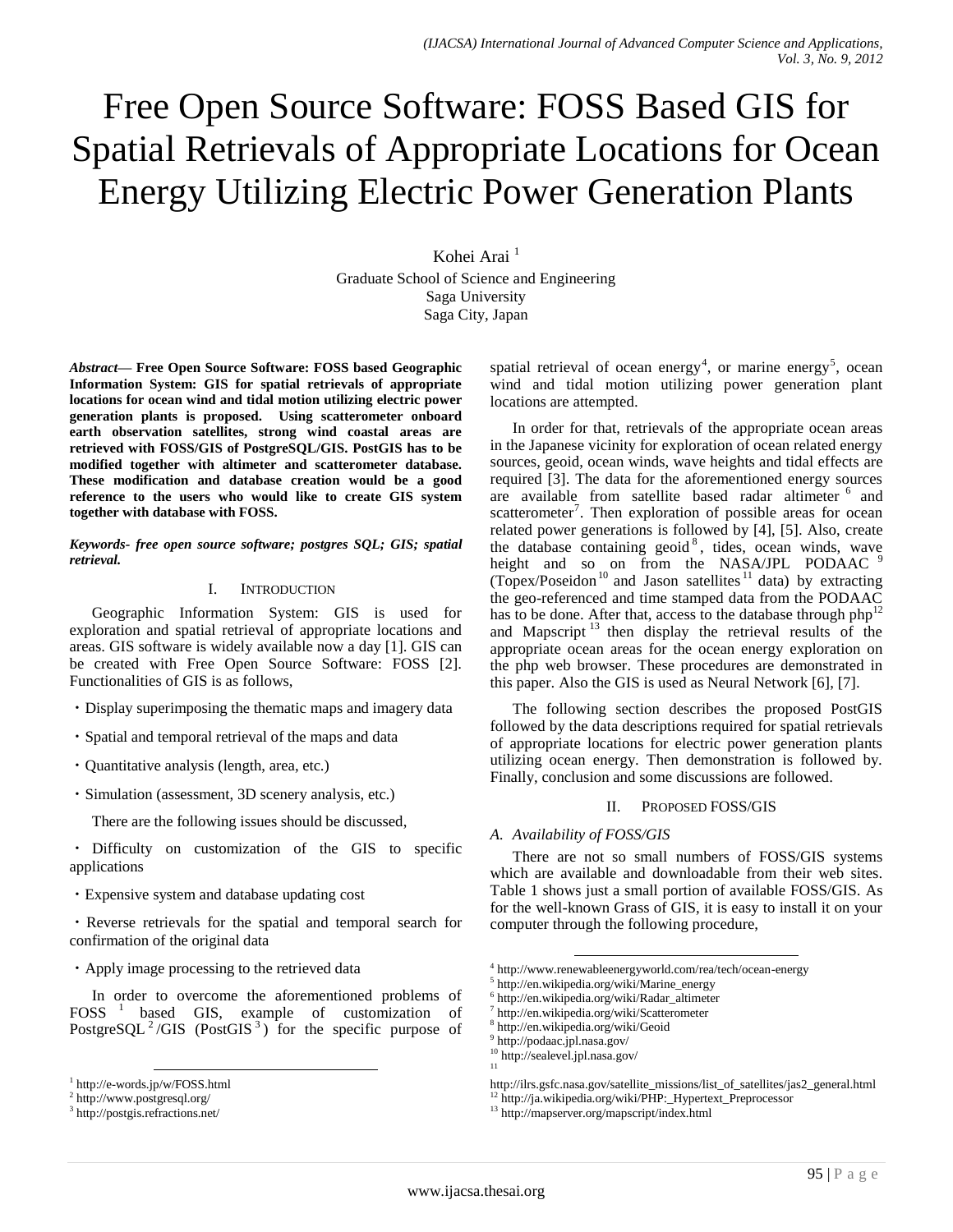Link to Grass of GIS software

Installation of  $GRASSLink^{14}$ s

GRASSLinks is web interface for GRASS GIS of PDS installation

Before using GRASSLinks, GRASS GIS has to be installed

Information on Installation of GRASS is available from the http://www.media.osaka-cu.ac.jp/~raghavan/grassinfo/.

TABLE I. EXAMPLES OF AVAILABLE FOSS/GIS

| Tool                       | Category                                | Functionality                                                         | <b>Remarks</b>                                                   |
|----------------------------|-----------------------------------------|-----------------------------------------------------------------------|------------------------------------------------------------------|
| MapServer <sup>15</sup>    | Web Mapping<br>engine                   | Thematic and<br>the<br>other<br>maps<br>generation<br>and<br>services | Useful tool for<br>map services                                  |
| <b>PostGIS</b>             | <b>RDBMS</b><br>middleware<br>extension | Space retrievals<br>extending data types<br>to the PostgreSOL         | Useful tool for<br>geological<br>retrieval services              |
| Grass <sup>16</sup> Ver. 6 | Client<br>based<br>GIS software         | Geological contents<br>management                                     | Useful tool for<br>register<br>and<br>edition of the<br>contents |

As for the well-known Mapserver, it is easy to install it on your computer through the following procedure,

MapServer international version (i18n) (i18n Version of Mapserver: Package)

MapServer 4.0.1 source code and patch for the international use

As for the well known PostgreSQL/GIS, PostGIS, it is easy to install it on your computer through the following procedure,

PostGIS allows store the objects in concern to the GIS (Geographic Information Systems) database

PostgtreSQL extension of PostGIS supports fundamental functions for analysis of GIS objects and spatial R-Tree index of the GiST base

PostgreSQL can be downloaded from the http://www.postgresql.org/

PostGIS is source code tree of the PostgreSQL and can be installed by using the definition of installation process of the PostgreSQL

PostGIS can be compiled with GNU  $C^{17}$ , gcc and/or ANSI  $C^{18}$  complier

GNU Make, gmake and/or make can be used for making the PostGIS. GNU make is the default version of make. Version can be confirmed with "make  $-v$ ". Make file of PostGIS will not be processed properly when the different version of make is used

Proj4 is the library of the map projection conversion tools as one of the options of the PostGIS. Proj4 is available from the http://www.remotesensing.org/proj

In order to utilize Mapserver, the following procedure is required,

Minnesota Mapserver is the internet Web mapping server and is compatible to the mapping server specification

Mapserver is available from the http://mapserver.gis.umn.edu/

Web Map specification of OpenGIS is available from the http://www.opengis.org/techno/specs/01-047r2.pdf

*B. FOSS of GIS*

The required systems are as follows,

PostgreSQL

FOSS of relational database system

SQL: Structured Query Language

PostGIS

GIS extension of PostgreSQL

Good interface to the GIS database

MapServer

Web mapping engine

Database access with php and MapScript

MapServer(php/MapScript)

php

Interface to database with php

Retrievals are then available through php Web page

Submit queries then the retrieved results are displayed from the database table

### MapScript

Map engine allows displaying the retrieved results superimposing the other existing thematic maps

### Multiple layers

Raster and vector data of maps, meshed data and images through the php web browser

### *C. Example of Database Creation*

Conversion of binary data to GIS database is required together with analysis program. After that, Modification of the analysis program is required followed by extraction of the required data. Conversion of the extracted data to GIS database (database table can be created with PostgreSQL) is

l <sup>14</sup> http://ippc2.orst.edu/glinks/

<sup>15</sup> http://mapserver.org/

<sup>16</sup> http://grass.fbk.eu/

<sup>17</sup> http://gcc.gnu.org/

<sup>18</sup> http://ja.wikipedia.org/wiki/C%E8%A8%80%E8%AA%9E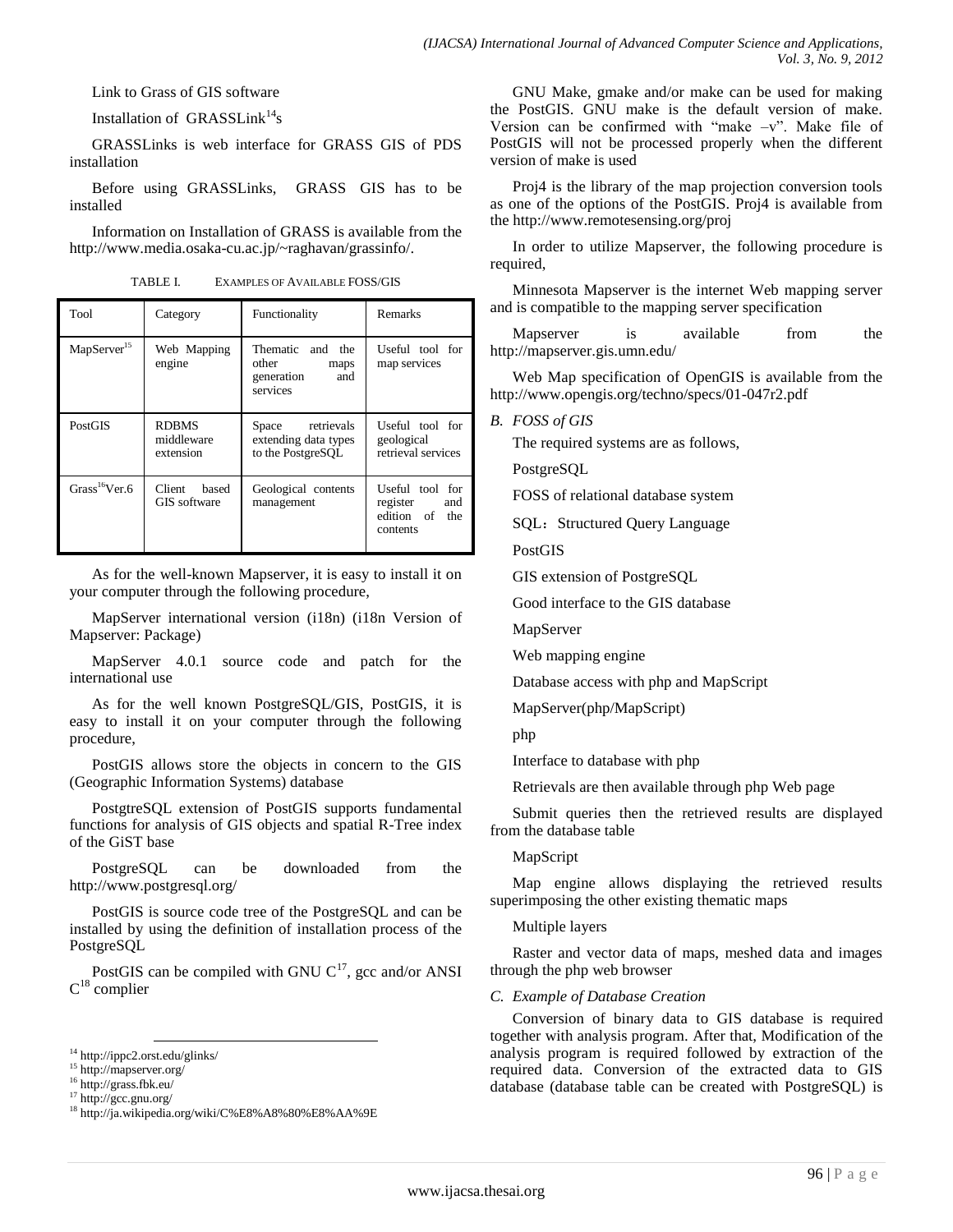also required. Table 2 shows example of the database in PostGIS. Database is described with table style.

## TABLE II. EXAMPLES OF DATABASE IN POSTGIS

## BEGIN:

CREATE TABLE "MGB132.001" (gid serial, "days" int8, "msecs" int8, "Lon\_Tra" float8, "L SELECT AddGeometryColumn('','MGB132.001','the\_geom','4326','POINT',2);

INSERT INTO "MGB132.001" (gid,"days","msecs","Lon\_Tra","Lat\_Tra","SWH\_K","H\_MSS","Wind INSERT INTO "MGB132.001" (gid,"days","msecs","Lon\_Tra","Lat\_Tra","SWH\_K","H\_MSS","Wind INSERT INTO "MGB132.001" (gid,"days","msecs","Lon\_Tra","Lat\_Tra","SWH\_K","H\_MSS","Wind INSERT INTO "MGB132.001" (gid,"days","msecs","Lon\_Tra","Lat\_Tra","SWH\_K","H\_MSS","Wind INSERT INTO "MGB132.001" (gid,"days","msecs","Lon\_Tra","Lat\_Tra","SWH\_K","H\_MSS","Wind

Editing of the database can be done in accordance with PostgresSQL data manipulation as shown in Fig.1. Fig.2 shows example of PostgresSQL database server.

|                         | oid   | eid<br>int4     | davs<br>int8 | msecs<br>int8 | Lon Tra<br>float <sub>8</sub> | Lat Tra<br>float8 | SWH K<br>floatB | H MSS<br>float <sub>B</sub> | Wind Sp<br>float <sub>8</sub> | Geo Bad 1<br>int2   | <b>Geo Bad 2</b><br>int2 | the $\sim$<br>geor        |
|-------------------------|-------|-----------------|--------------|---------------|-------------------------------|-------------------|-----------------|-----------------------------|-------------------------------|---------------------|--------------------------|---------------------------|
| 1                       | 27434 | $\Omega$        | 13983        | 8694549       | 17.112505                     | $-66.150419$      | $\overline{3}$  | 15589                       | 47                            | $\overline{0}$      | $\overline{0}$           | SRID <sub>E4</sub>        |
| $\overline{2}$          | 27435 | Ŧ               | 13983        | 8695635       | 17,250499                     | $-66.150254$      | 32              | 15.545                      | 51                            | $\ddot{\mathbf{0}}$ | $\theta$                 | SRID <sub>z</sub>         |
| $\overline{\mathbf{3}}$ | 27436 | $\overline{c}$  | 13983        | 8696720       | 17,388491                     | $-66.149958$      | 32              | 15535                       | 57                            | $\theta$            | $\theta$                 | SRID=4                    |
| $\overline{A}$          | 27437 | $\overline{3}$  | 13983        | 8697806       | 17526479                      | $-66.149531$      | 32              | 15.544                      | 57                            | $\theta$            | $\theta$                 | SRID=4                    |
| 5                       | 27438 | 4               | 13983        | 8698891       | 17664462                      | $-66.148972$      | 32              | 15.561                      | 54                            | $\bf{0}$            | $\theta$                 | SRID=4                    |
| fi.                     | 27439 | 5               | 13983        | 8699977       | 17802437                      | $-66.148283$      | 32              | 15,593                      | 4.9                           | $\theta$            | $\overline{a}$           | SRID=4                    |
| $\overline{ }$          | 27440 | 6               | 13983        | 8701052       | 17940404                      | $-66.147462$      | 32              | 15.634                      | 47                            | $\overline{0}$      | $\overline{0}$           | SRID=4                    |
| $\mathbf{R}$            | 27441 | $\overline{7}$  | 13983        | 8702148       | 18.078361                     | $-66.14651$       | 32              | 15,681                      | 4.4                           | $\overline{a}$      | $\overline{1}$           | SRID:4                    |
| $\mathbf{Q}$            | 27442 | $\mathbf{R}$    | 13983        | 8703233       | 18,216306                     | $-66.145427$      | 33              | 15.732                      | 46                            | $\Omega$            | $\overline{0}$           | SRID <sub>z</sub>         |
| 10                      | 27443 | $\overline{9}$  | 13983        | 8704319       | 18.354239                     | $-66.144213$      | 32              | 15,798                      | 45                            | $\overline{0}$      | $\overline{0}$           | SRID <sub>14</sub>        |
| 11                      | 27444 | 10              | 13983        | 8705404       | 18.492157                     | $-66.142867$      | 32              | 15.874                      | 48                            | $\Omega$            | $\theta$                 | SRID=4                    |
| 12                      | 27445 | 11              | 13983        | 8706490       | 18.630059                     | $-66.141391$      | 32              | 15947                       | 5                             | $\overline{0}$      | $\overline{0}$           | <b>SRID</b> E4            |
| 13                      | 27446 | 12              | 13983        | 8707575       | 18.767944                     | $-66.139784$      | 33              | 16.021                      | 44                            | $\theta$            | $\ddot{\phantom{0}}$     | <b>SRID</b> <sub>E</sub>  |
| 14                      | 27447 | 13              | 13983        | 8708661       | 18.90581                      | $-66.138046$      | 34              | 16101                       | 47                            | $\Omega$            | $\overline{0}$           | SRID=4                    |
| 15                      | 27448 | 14              | 13983        | 8709746       | 19.043656                     | $-66.136177$      | 33              | 16174                       | 45                            | $\theta$            | $\overline{0}$           | SRID <sub>14</sub>        |
| 16                      | 27449 | 15              | 13983        | 8710832       | 1918148                       | $-66.134176$      | 33              | 16.236                      | 49                            | $\Omega$            | $\overline{0}$           | SRID=4                    |
| 17                      | 27450 | 16              | 13983        | 8711917       | 19.319281                     | $-66.132045$      | 3.4             | 16,285                      | 56                            | $\overline{0}$      | $\overline{0}$           | SRID=4                    |
| 18                      | 27451 | 17              | 13983        | 8713003       | 19.457057                     | $-66.129783$      | 34              | 16326                       | 56                            | $\bf{0}$            | $\overline{0}$           | SRID=4                    |
| 19                      | 27452 | 18              | 13983        | 8714088       | 19594807                      | $-66.127391$      | 33              | 16.355                      | 56                            | $\overline{0}$      | $\overline{0}$           | SRID=4                    |
| 20                      | 27453 | 19              | 13983        | 8715174       | 19.73253                      | $-66.124867$      | 32              | 16,378                      | 61                            | $\theta$            | $\ddot{\mathbf{0}}$      | SRID=4                    |
| 21                      | 27454 | 20              | 13983        | 8716259       | 19870223                      | $-66.122213$      | 33              | 16,401                      | 64                            | $\overline{0}$      | $\overline{0}$           | SRID <sub>z</sub>         |
| 22                      | 27455 | 21              | 13983        | 8717345       | 20.007996                     | $-66.119428$      | 32              | 16.414                      | 53                            | $\bf{0}$            | $\theta$                 | SRID+4                    |
| 23                      | 27456 | $\overline{22}$ | 13983        | 8718430       | 20145517                      | $-66.116512$      | 35              | 16.413                      | 55                            | $\theta$            | $\overline{0}$           | SRID <sub>14</sub>        |
| 24                      | 27457 | 23              | 13983        | 8719516       | 20,283115                     | $-66.113466$      | 32              | 16,396                      | $\overline{a}$                | $\Omega$            | $\Omega$                 | SRID#                     |
| 25                      | 27458 | 24              | 13983        | 8720601       | 20.420677                     | $-66.110289$      | 33              | 16.391                      | 32                            | $\overline{0}$      | $\theta$                 | SRID <sub>z</sub>         |
| 26                      | 27459 | 25              | 13983        | 8721687       | 20.558204                     | $-66.106982$      | 32              | 16.392                      | 28                            | $\overline{0}$      | $\overline{0}$           | <b>SRID</b> <sub>E4</sub> |
| 27                      | 27460 | 26              | 13983        | 8722772       | 20 69 569 2                   | $-66.103544$      | 33              | 16.401                      | $\overline{\mathbf{3}}$       | $\ddot{\mathbf{0}}$ | $\ddot{\mathbf{0}}$      | SRID <sub>E</sub>         |
| 28                      | 27461 | 27              | 13983        | 8723857       | 20.833142                     | $-66.099976$      | 34              | 16427                       | 35                            | $\Omega$            | $\overline{0}$           | SRID <sub>E</sub>         |
| 29                      | 27462 | 28              | 13983        | 8724943       | 2097055                       | $-66.096278$      | 3.4             | 16,456                      | 4.1                           | $\theta$            | $\theta$                 | SRID:4                    |
| 30                      | 27463 | $\overline{29}$ | 13983        | 8726028       | 21107917                      | $-66.092449$      | 34              | 1649                        | 47                            | $\overline{0}$      | $\overline{0}$           | SRID=4                    |
| 31                      | 27464 | 30              | 13983        | 8727114       | 21,24524                      | $-66.08849$       | 3.4             | 16,518                      | 5                             | $\overline{0}$      | $\overline{0}$           | SRID=4                    |
| 32                      | 27465 | 31              | 13983        | 8728199       | 21 38 25 18                   | $-66.084401$      | 34              | 16537                       | 49                            | $\bf{0}$            | $\overline{0}$           | SRID=4                    |
| 33                      | 27466 | 32              | 13983        | 8729285       | 21,51975                      | $-66.080182$      | 32              | 16.553                      | 5.8                           | $\overline{a}$      | $\overline{ }$           | SRIDH <sub>®</sub>        |
| 34                      | 27467 | 33              | 13983        | 8730370       | 21,656934                     | $-66.075832$      | 33              | 16562                       | 5.6                           | $\bf{0}$            | $\theta$                 | SRID=4                    |
| 35                      | 27468 | 34              | 13983        | 8731456       | 21,794068                     | $-66.071353$      | 3.4             | 16.576                      | 56                            | $\overline{0}$      | $\overline{0}$           | SRID <sub>z</sub> /       |
| 36                      | 27469 | 35              | 13983        | 8732541       | 21.931152                     | $-66.066744$      | 33              | 16.583                      | 56                            | $\Omega$            | $\mathbf{0}$             | <b>SRIDH</b>              |
| 37                      | 27470 | 36              | 13983        | 8733627       | 22.068184                     | $-66.062005$      | 33              | 16.576                      | 5.7                           | $\bf{0}$            | $\overline{0}$           | SRID <sub>z</sub> /       |
| 38                      | 27471 | 37              | 13983        | 8734712       | 22205163                      | $-66.057137$      | 32              | 16562                       | 55                            | $\theta$            | $\theta$                 | SRID=4 V                  |

Figure 1 Editing of the database can be done in accordance with PostgresSQL data manipulation



Figure 2 Example of PostgresSQL database server

*D. The Data Required for Spatial Retrievals of Appropriate Locations for Ocean Energy Utilizing Electric Power Generation Plants*

There are some of required data for finding appropriate locations of ocean energy utilizing electric power generation plants. Namely,

(1) Topex/Poseidon

Topex/Poseidon was launched on Aug. 10 1992. This is the joint mission between U.S.A. and France. Specific features are the followings,

Microwave altimeter

Non sun-synchronous

Inclination: 66°

Global coverage within 10 days



Figure 3 Topex/Poseidon observes ocean surface along with its orbit



Figure 4 Geoid potential and wave height is estimated with the altimeter onboard Topex/Poseidon satellite

# (2) Scatterometer

Ocean wind direction and speed can be estimated with scatterometer data. One of the scatterometers onboard satellites is SeaWinds<sup>19</sup> on Advanced Earth Observing Satellite: ADEOS-II<sup>20</sup>. Major specification of SeaWinds is shown in Table 3.

<sup>19</sup> http://winds.jpl.nasa.gov/missions/seawinds/

l

<sup>20</sup> http://en.wikipedia.org/wiki/ADEOS\_II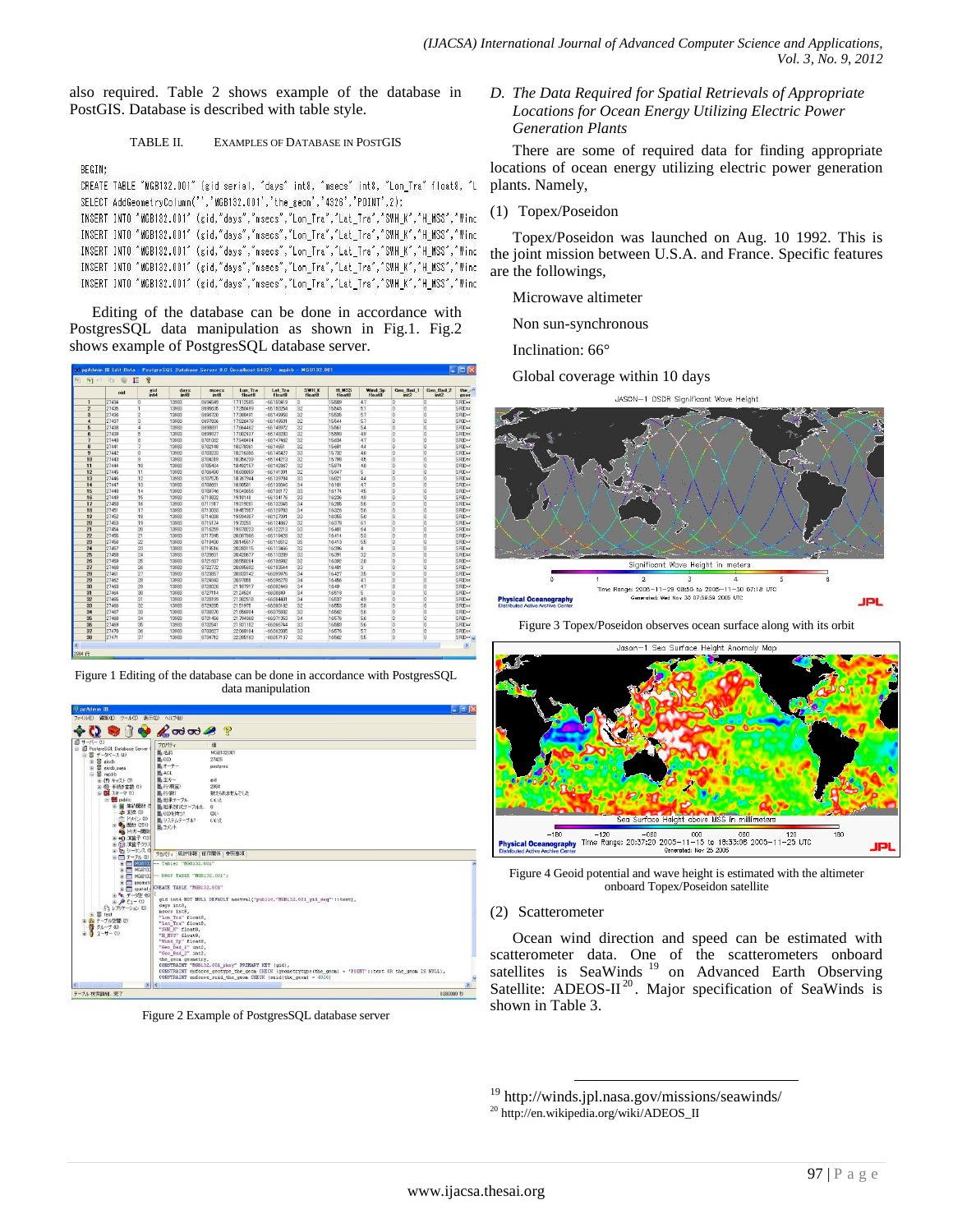| Radar:                | 13.4 gigahertz; 110-watt pulse at 189-hertz PRF                                         |
|-----------------------|-----------------------------------------------------------------------------------------|
| Antenna:              | 1-meter-diameter rotating dish producing 2 spot beams<br>sweeping in a circular pattern |
| Mass:                 | 200 kilograms                                                                           |
| Power:                | 220 watts                                                                               |
| Average Data<br>Rate: | 40 kilobits per second                                                                  |
|                       | きんせい しゅうしん しゅうしゅう しゅうしゅう ほうしん しゅうしゅう しゅうしゅう しゅうしゅう                                      |

TABLE III. MAJOR SPECIFICATION OF SEAWINDS

Along with satellite orbit, scatterometer observes ocean surface as shown in Fig.5. Global coverage can be done. Then ocean wind direction and speed is estimated as shown in Fig.6 (a), (b).

5 days average of wind speed and vector wind is shown in Fig.6 (a) while 5 days average of dynamic height<sup>21</sup> and winds are shown in Fig.6 (b), respectively.



Figure 5 Example of scatterometer observed ocean wind along with satellite orbit.



<sup>(</sup>a)Wind speed and vector winds



#### (b)Dynamic height and winds

Figure 6 Example of estimated ocean wind direction and speed

#### III. EXPERIMENTS WITH THE PROPOSED FOSS/GIS

From the MapServer site, Japan and its vicinity of map is downloaded. Web site is designed with php. Under the web site, there is the PostGIS with the databases of Topex/Poseidon altimeter data derived geoid and significant wave height as well as ADEOS-II scatterometer (SeaWinds) data derived wind direction and wind speed. Through web site, search conditions of ocean wind speed, significant wave height, and geoid can be input using radio button. Then search results are obtained after the input. If the search condition of wind speed (it is greater than 20 m/s) is input, then spatial retrieval result is displayed as shown in Fig.7.



Figure 7 Spatial retrieval result with the condition of which wind speed is greater than 20 m/s

Spatial retrieval result with the search condition of which geoid potential is greater than 40 m is shown in Fig.8. Also, spatial retrieval result with the search condition of which geoid potential is greater than 40 m and wind aped is greater than 20 m/s is shown in Fig.9. Meanwhile, Fig.10 shows spatial retrieval result with the search conditions of which wind speed, significant wave height, geoid potential, and the distance from the nearest coastal lines. Such these spatial retrievals are specific feature of GIS.

 $^{21}$  http://www.euro-

l

argo.eu/content/download/21538/311050/file/04\_guinehut\_euro\_argo\_01.pdf